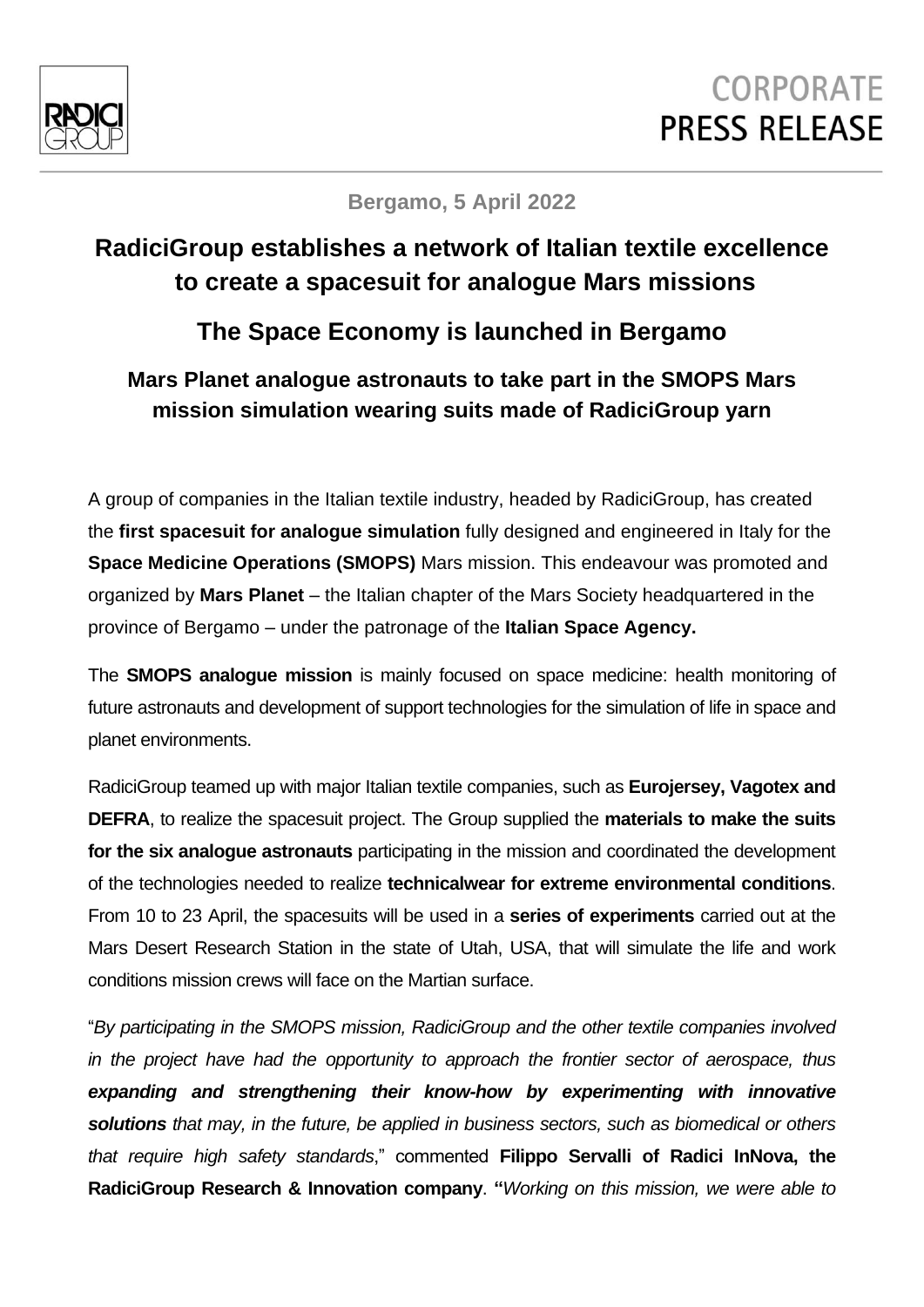*capitalize on the skills related to the development of personal protective equipment (PPE) acquired during the pandemic and then applied to the industrial sector, taking them to a higher level."* 

The team headed by RadiciGroup contributed to the SMOPS mission project by developing and producing **three items of technicalwear**, featuring **high health, comfort and performance standards**, to allow the analogue astronauts to move easily and safely outside the base station, with the support of advanced control, monitoring and communication systems.

The **undergarment set** of the spacesuit consists of a long-sleeve shirt and shorts made with nylon warp-knit Sensitive® Fabrics from Eurojersey to ensure **comfort and breathability**. The shirt is equipped with **electrical circuitry and sensors** designed to measure the vital signs and geospatial parameters of the astronauts. The sensors can be detached, so that the garment can be washed with no risk of damaging the internal circuitry.

Hence, a comfortable **flight suit** suitable for use during work activities and capable of supporting the analogue astronaut in an environment simulating the Martian atmosphere. Made lighter by eliminating all superstructure, the suit meets both aesthetic and performance needs; in fact, the double-sided stitching allows for reducing thickness to the minimum and improving mobility and lightness by 30%. The garment has **wearable technology** pockets designed for optimal usage of space and volume. Furthermore, it has excellent skin contact properties and is designed for maximum comfort and flexible movement, thanks to the elasticity and **high breathability of the materials used** (nylon, in particular). The suit is also dustproof, offers UV protection and ensures good thermal resistance. The latter property is achieved through air trapped in the fabric interstices that flows freely inside a 3D alveolar structure, thus providing a **self-regulating body temperature system**.

For the first time, a team of Italian companies has also designed and realized the lower part of an **analogue spacesuit**, similar to the one used in actual space missions: a protective garment made up of several layers designed for use **in extreme environmental conditions and situations**. The suit is equipped with all the protection systems typical of a spacesuit and also has an aerogel layer for further protection and layers of wool and nylon padding for effective **thermal insulation**.

*"RadiciGroup immediately grasped the application potential inherent in space research, and thus we found an ideal partner for our SMOPS mission,"* **Antonio Del Mastro, president of Mars Planet**, pointed out. *"Collaborating on this project not only gave us an*